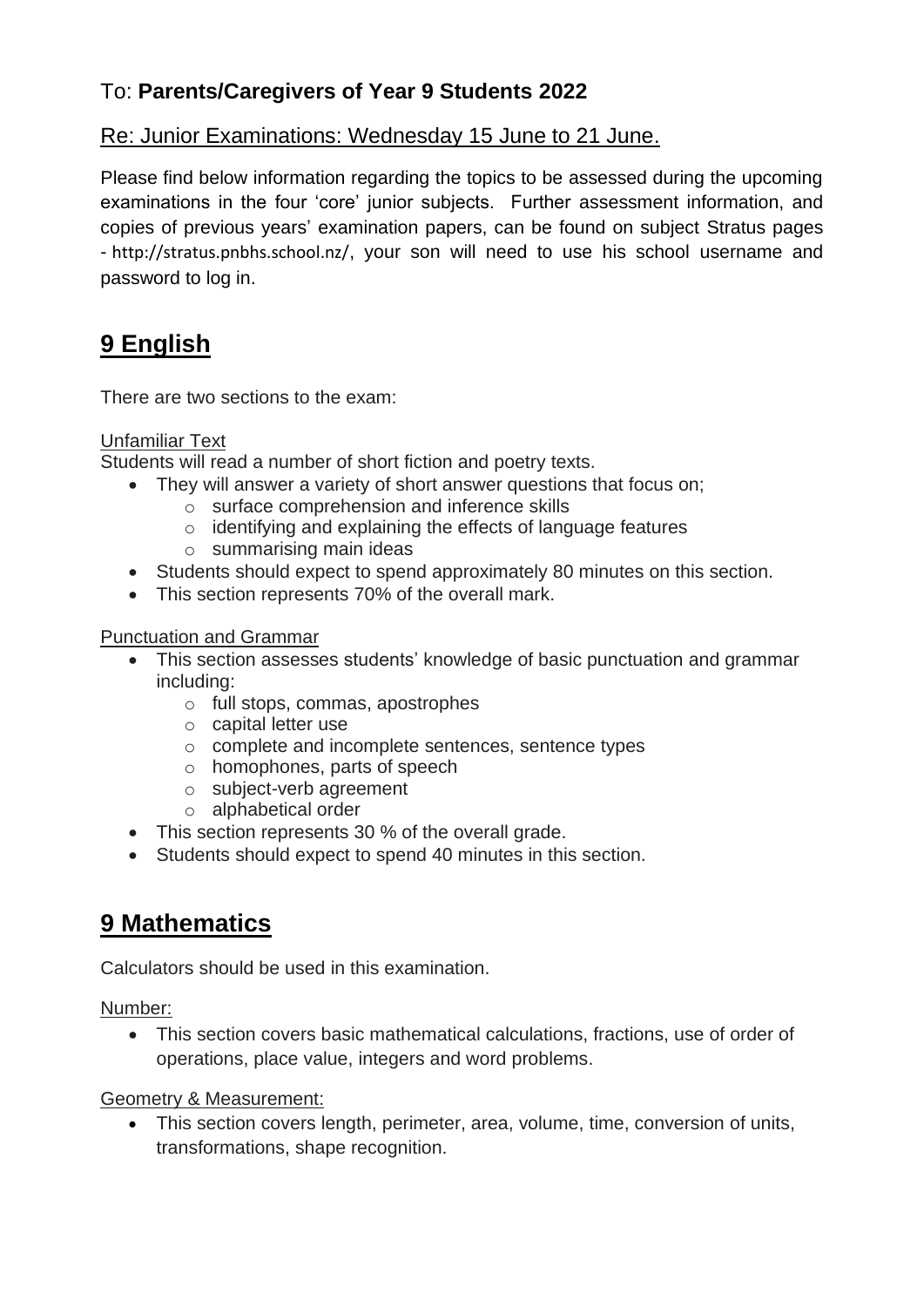## **9 Science**

Total Marks 120 Materials needed: Pen, pencil, ruler

Stratus Science 9 Page has past examinations, Learning Outcomes, and plenty of resource materials and questions for students.

There are three sections to this exam:

Introduction to Science (Multiple Choice, Long and short answer, 40 marks)

Separation and Matter (Multiple Choice, Long and short answer, 40 marks)

Energy (Multiple Choice, Long and short answer, 40 marks)

# **9 Social Studies**

The examination will be based on the following points:

Students will **not** have to study all their notes – but focus on notes covering the questions and topics below:

- o PNBHS location, buildings and history.
- $\circ$  Explain how and why PNBHS is significant to the people attending it. This includes ANZAC Day and Gallipoli.
- o Recognise, locate and label cultural and natural significant features of NZ – this will include matching photographs to places / activities in different parts of New Zealand and recognizing important facts about natural features, sometimes through knowing where things are on maps.
- o Describe some ways in which Tangata Whenua identify with the region through historical legend, historical events of the past in the wider Manawatu.
- o Describe how the Manawatu provided Tangata Whenua with resources.
- o Describe the pattern of settlement by Europeans and explain the reasons for growth of European settlement.
- o Describe the reasons why the Palmerston North is an important region today.

There are four sections to this exam:

### Section 1:

Short answers worth 30 marks in total.

- Topic 1
	- o Orientation including Anzac (short recall answers - 7 marks, resource based questions – 3 marks)  $= 10$  marks in total